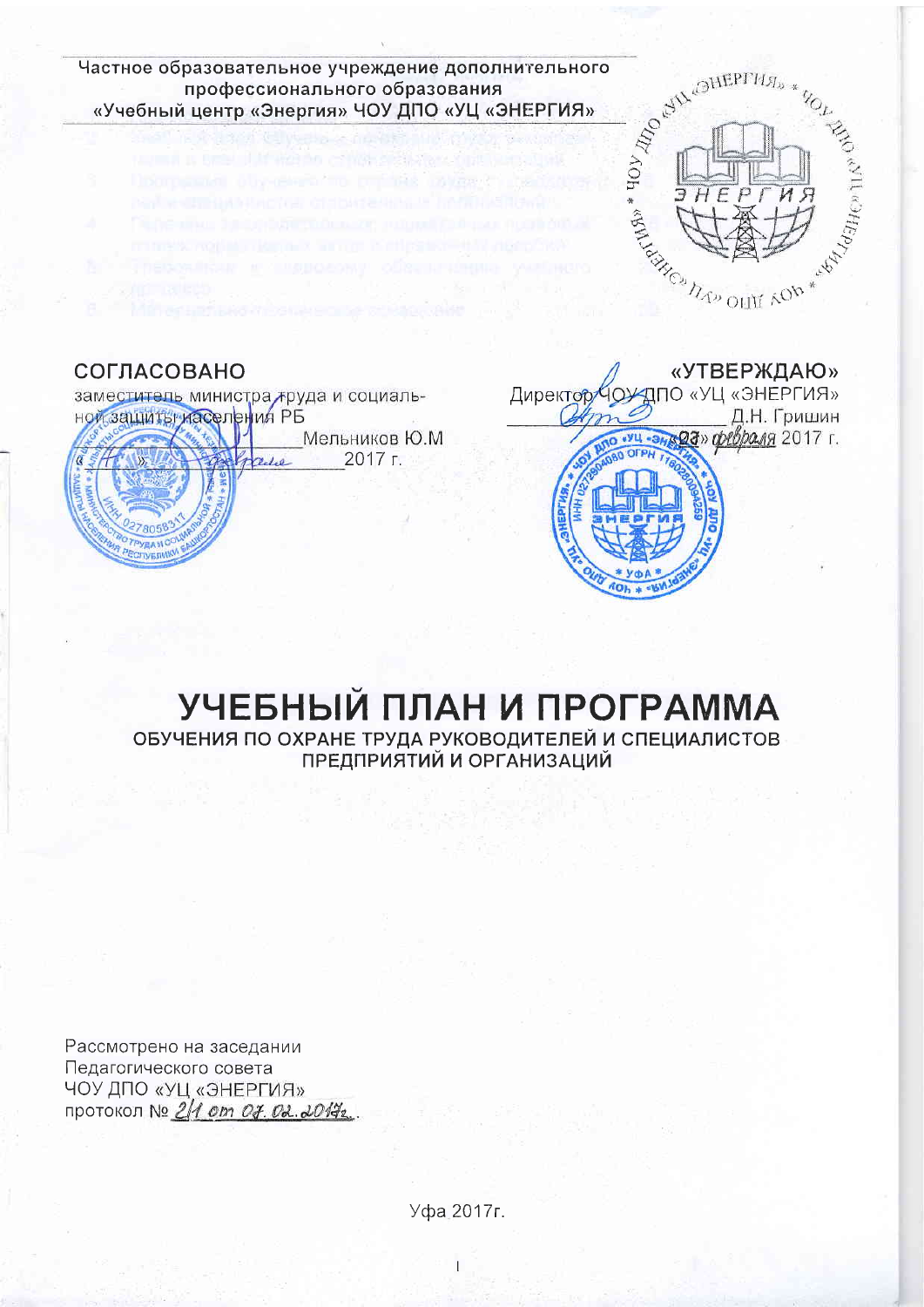## ПОЯСНИТЕЛЬНАЯ ЗАПИСКА

Программа разработана в целях реализации требований Трудового кодекса Российской Федерации, Федерального закона от 24 июля 1998 г. N 125-ФЗ "Об обязательном социальном страховании от несчастных случаев на производстве и профессиональных заболеваний" и Порядка обучения по охране труда и проверки знаний требований охраны труда работников организаций, утвержденного Постановлением Министерства труда и социального развития Российской Федерации и Министерства образования Российской Федерации от 13 января 2003 года N 1/29.

Цель обучения: приобретение слушателями необходимых знаний по охране труда для их применения в практической деятельности в сфере безопасности и охраны труда с целью обеспечения профилактических мер по сокращению производственного травматизма и профессиональных заболеваний.

Срок обучения: 40 часов

Режим занятий: стандартный - 5 дней по 8 часов в день

Форма обучения: очно, заочно

Комплектация групп: с учетом их должностных обязанностей по охране труда.

По окончании курса проводится проверка знаний требований охраны труда по экзаменационным билетам, утвержденным директором ЧОУ ДПО «УЦ «ЭНЕРГИЯ» или в форме тестирования программной - информационной системы «ОЛИМП: ОК». Работнику, успешно прошедшему проверку знаний требований охраны труда, выдается удостоверение установленного образца.

В результате прохождения обучения по охране труда слушатели приобретают знания об основах охраны труда, основах управления охраной труда в организации, по специальным вопросам обеспечения требований охраны труда и безопасности производственной деятельности, о социальной защите пострадавших от несчастных случаев на производстве и профессиональных заболеваний.

По окончании курса проводится проверка знаний требований охраны труда работников организаций и слушателям выдаются удостоверения установленного образца.

В соответствии с постановлением Министерства труда и социального развития РФ и Министерства образования РФ от 13.01.2003г. №1/29 лица, не прошедшие итоговую аттестацию обязаны пройти ее повторно в срок не позднее одного месяца.

Лицам, не прошедшим повторно итоговую аттестацию или получившим неудовлетворительные результаты, а так же лицам отчисленным из учебного заведения, выдается справка об обучении или о периоде обучения по образцу установленному в ЧОУ ДПО «УЦ «ЭНЕРГИЯ».

 $\overline{3}$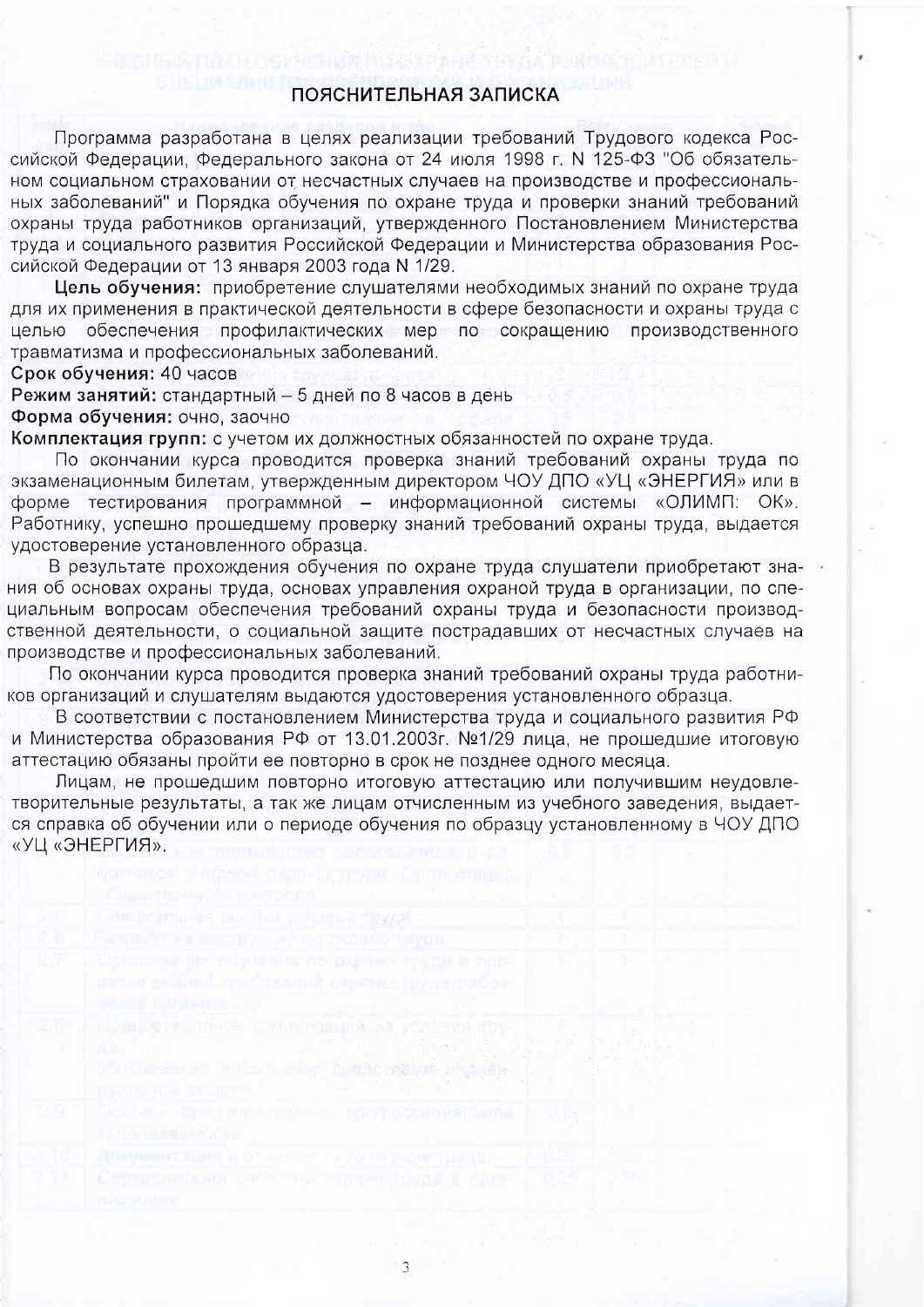## УЧЕБНЫЙ ПЛАН ОБУЧЕНИЯ ПО ОХРАНЕ ТРУДА РУКОВОДИТЕЛЕЙ И<br>СПЕЦИАЛИСТОВ ПРЕДПРИЯТИЙ И ОРГАНИЗАЦИЙ

| No <sub>No</sub> | Наименование разделов и тем                                                                                               | Всего часов    |                |                              | Форма<br>KOH- |
|------------------|---------------------------------------------------------------------------------------------------------------------------|----------------|----------------|------------------------------|---------------|
| n/n              |                                                                                                                           | В том числе:   |                |                              |               |
|                  |                                                                                                                           | всего          | лекции         | практи-<br>ческие<br>занятия | троля         |
| $\mathbf 1$      | Основы охраны труда                                                                                                       | 9              | 9              |                              |               |
| 1.1              | Вводное занятие                                                                                                           |                | 1              |                              |               |
| 1.2              | Трудовая деятельность человека                                                                                            | 1              | $\overline{1}$ |                              |               |
| 1.3              | Основные принципы обеспечения безопасно-<br>сти труда                                                                     | 0,5            | 0, 5           |                              |               |
| 1.4              | Основные принципы обеспечения охраны тру-<br>да                                                                           | 0,5            | 0, 5           |                              |               |
| 1.5              | Основные положения трудового права                                                                                        | $\overline{2}$ | $\overline{2}$ | ×,                           |               |
| 1.6              | Правовые основы охраны труда                                                                                              | 0,5            | 0, 5           |                              |               |
| 1.7              | Государственное<br>регулирование<br>cobepe<br>$\mathsf B$<br>охраны труда                                                 | 0, 5           | 0, 5           |                              |               |
| 1,8              | Государственные нормативные требования<br>по охране труда                                                                 | 1              | $\overline{1}$ |                              |               |
| 1.9              | Обязанности и ответственность работников<br>по соблюдению требований охраны труда и<br>трудового распорядка               | $\mathbf{1}$   | $\mathbf{1}$   |                              |               |
| 1.10             | Обязанности и ответственность должностных<br>лиц по соблюдению требований законодатель-<br>ства о труде и об охране труда | 1              | 1              |                              |               |
| $\overline{2}$   | Основы управления охраной труда в орга-<br>низации                                                                        | 8              | 8              |                              |               |
| 2.1              | Обязанности работодателя по обеспечению<br>безопасных условий и охраны труда                                              | 1              | $\overline{1}$ |                              |               |
| 2.2              | Управление внутренней мотивацией работни-<br>KOB                                                                          | 0, 5           | 0,5            |                              |               |
|                  | на безопасный труд и соблюдение требований<br>охраны труда                                                                |                |                |                              |               |
| 2.3              | Организация системы управления охраной<br>труда                                                                           | 1              | 1              |                              |               |
| 2.4              | Социальное партнерство работодателя и ра-<br>ботников в сфере охраны труда. Организация<br>общественного контроля         | 0, 5           | 0,5            |                              |               |
| 2.5              | Специальная оценка условий труда                                                                                          | 1              | $\mathbf{1}$   |                              |               |
| 2.6              | Разработка инструкций по охране труда                                                                                     | $\overline{1}$ | 1              |                              |               |
| 2.7              | Организация обучения по охране труда и про-<br>верки знаний требований охраны труда работ-<br>ников организаций           |                | 1              |                              |               |
| 2,8              | Предоставление компенсаций за условия тру-<br>да,<br>обеспечение работников средствами индиви-<br>дуальной защиты         | $\mathbf{1}$   |                |                              |               |
| 2.9              | Основы<br>предупреждения профессиональной<br>заболеваемости                                                               | 0,5            | 0,5            |                              |               |
| 2.10             | Документация и отчетность по охране труда                                                                                 | 0,25           | 0,25           |                              |               |
| 2.11             | Сертификация работ по охране труда в орга-<br>низациях                                                                    | 0,25           | 0,25           |                              |               |